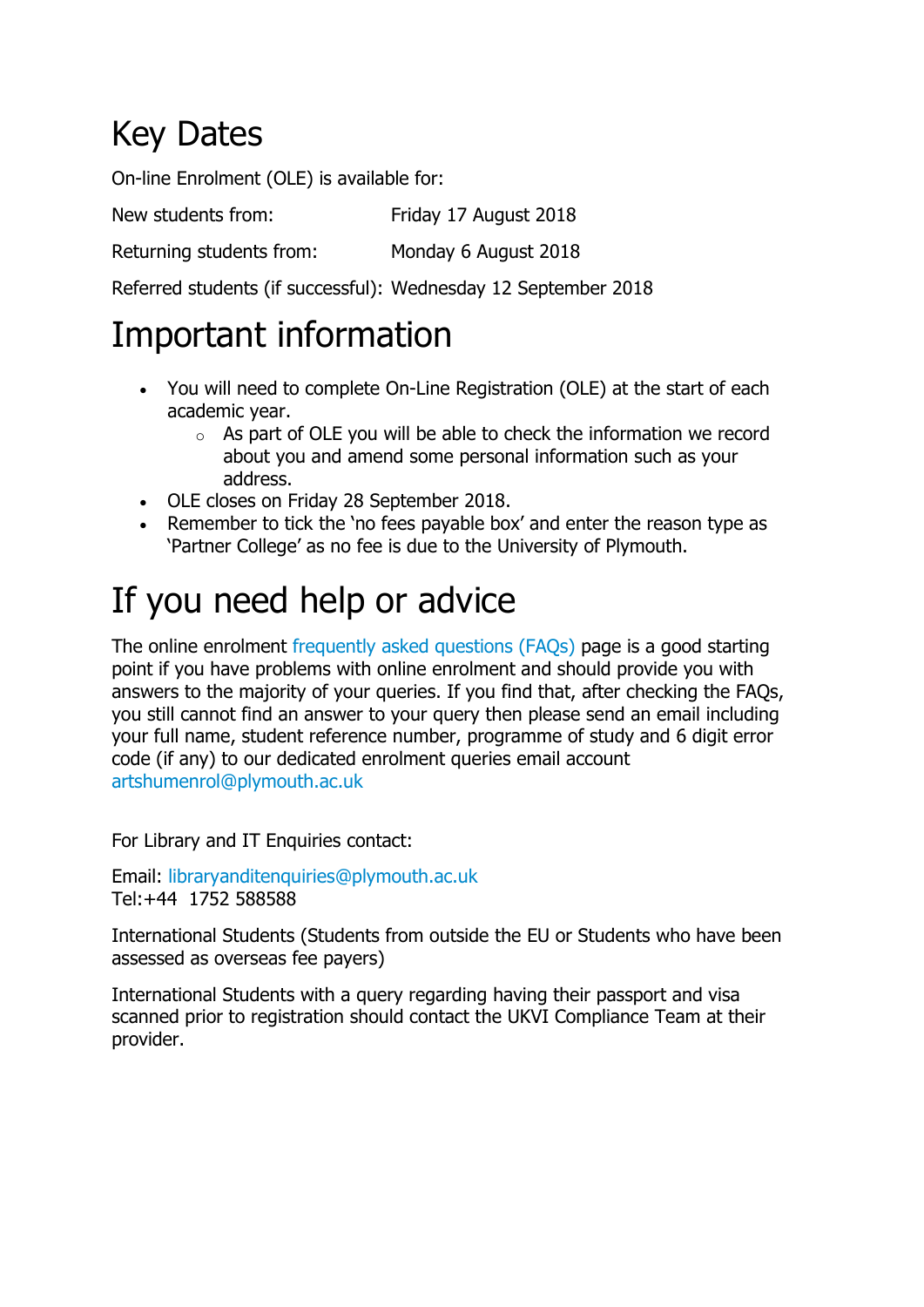# New students

As a new student you are required to upload a photograph using the e@pplicant page.

The photo is required for your University card; these will be issued to new students at your college. Failure to provide a photo will delay the production of your University card.

A photo is not required if you already have a University card i.e. because you were recently a student with us on another course. Please contact [artshumenrol@plymouth.ac.uk](mailto:artshumenrol@plymouth.ac.uk) if you have previously been a student at the University but are no longer in possession of your card as we will need to amend your record before you can upload a new photo.

Your University card remains valid for the duration of your current studies at the University.

# What you'll need to complete on-line enrolment (OLE)

 Access to a computer with Microsoft Internet Explorer v8 (or above). We cannot guarantee compatibility with any other browser, but it has been tested with Firefox, Google Chrome and Safari browsers

#### Please **do not attempt** to complete OLE on a phone, tablet or any mobile device either IoS or Android.

- New students your University student reference number (your centre tutor will have this information for you)
- Returning students successful completion of your current course year or you have been informed you can repeat your year of study.

If you do not meet any of the above requirements please refer to the section headed 'problems'.

# Logging on  $-$  new students

New students and students who are transferring into a completely new course.

1. Log on to the [applicant portal](http://www.plymouth.ac.uk/applicants) or enter the following website address into your browser - [http://www.plymouth.ac.uk/applicants.](http://www.plymouth.ac.uk/applicants)

2. Enter your Plymouth University student reference number (your Centre tutor or administrator will have this information for you).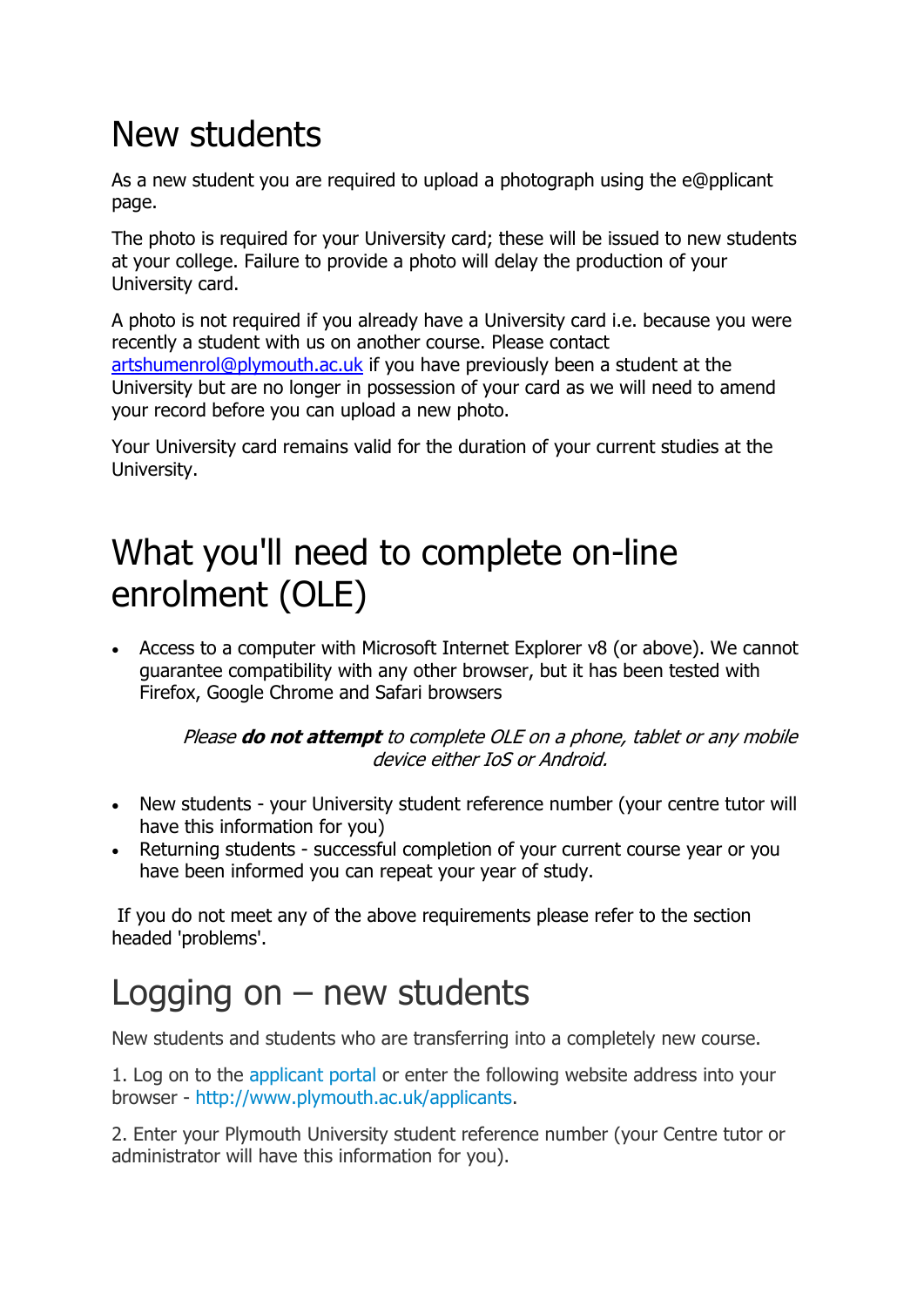- 3. Enter your date of birth.
- 4. Enter your surname.
- 5. If you have successfully connected a menu page will be displayed.
- 6. Select the 'complete my on-line enrolment' to start.

### Logging on – returning students

Access for continuing students is via the University student portal homepage. If you have any problems please check the accuracy of the data you are entering.

1. Log on to the [student portal](https://student.plymouth.ac.uk/) or enter the following address into your browser: [https://student.plymouth.ac.uk.](https://student.plymouth.ac.uk/)

- 2. Enter your computing account user name and password.
- 3. If your details are correct you will see your student portal homepage.
- 4. Select the online enrolment for returning students option.
- 5. Enter your computing account name and password again.

6. You will then see the e@dmin authentication page. Enter your date of birth and/or middle name if applicable. Click the proceed button to continue.

- 7. You will then see your e@dmin homepage.
- 8. Select the 'complete my on-line enrolment' to start.

# Working through the screens

Once you have acknowledged the contents of the student handbook on the introduction page, you will see your online enrolment menu.

This page lists all of the sections you must visit in order to complete the process. As you complete each one the 'status' on the right hand side will change from 'incomplete' to 'complete'. To get to any of the sections just click on the underlined title. You do not have to complete in any particular order, but it is set out in what we hope is a logical sequence.

- As you go through the sections you will need to check and confirm that what is shown is correct.
- If there are any blanks in 'compulsory fields' (marked with an 'i'), you will need to enter the required information before you can complete the section.
- Click on the '?' symbol next to a field for information particular to that field, or click on the '?' above the form for help on an entire section.
- At the bottom of each section enter a tick in the confirmation box then click on 'save'.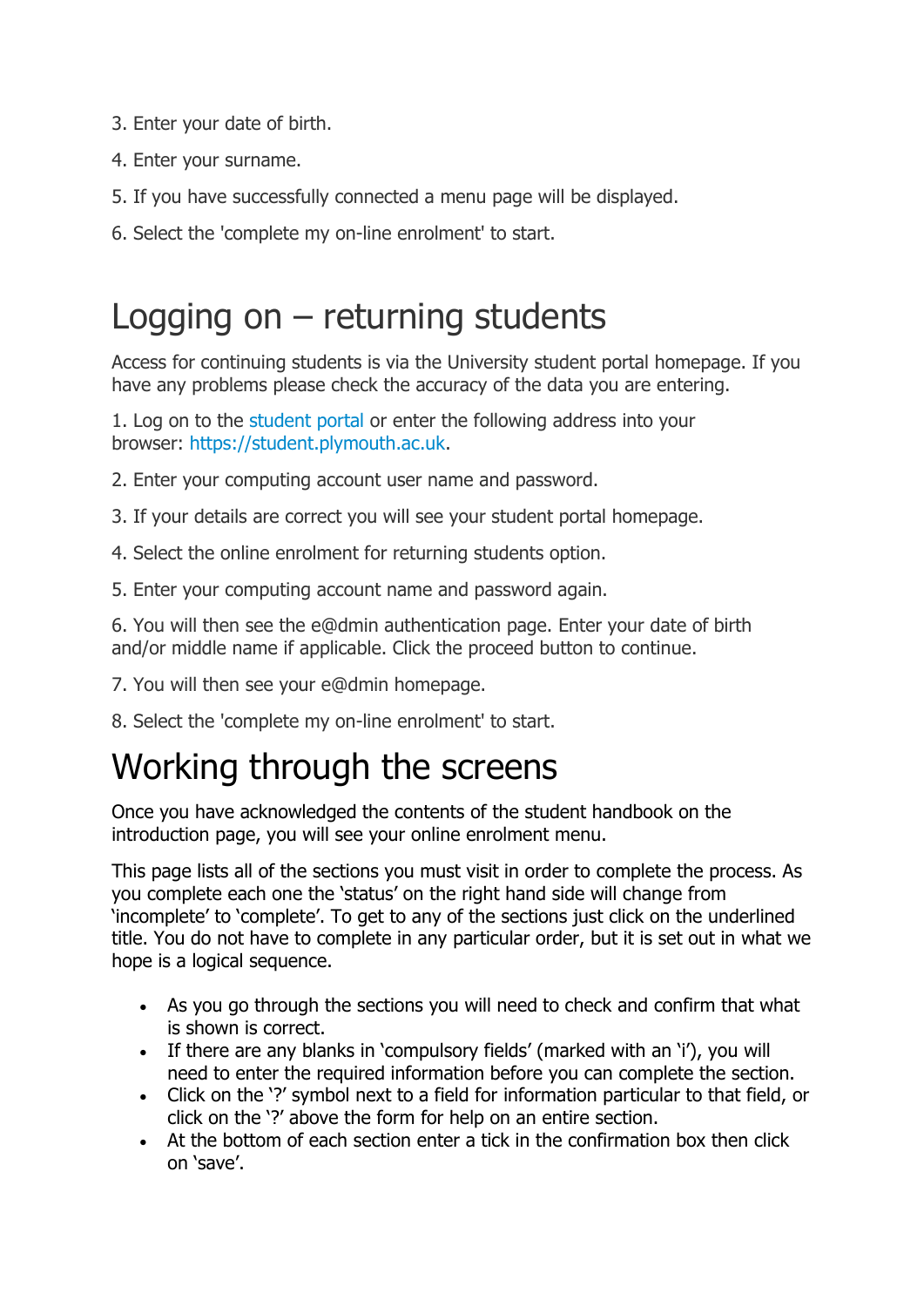Important reminder:

Payment of tuition fees (section six) - you will need to tick the 'no fees payable' box. In the 'reason' box type 'Partner College'.

#### Computing account registration

If you are a new student you must activate your computing account in section seven. Once you have completed this section make sure you record your username and password in a safe place as you will need these details to access the University computers and your computing account, student portal etc. Note: your password is case sensitive and you can change it once you have logged on to your account.

Returning students will be required to reset the password in section seven every year when you re-enrol. This can be done at [www.plymouth.ac.uk/password](http://www.plymouth.ac.uk/password)

# Completion of enrolment

If you need to go back you can click on the 'cancel' button to cancel any changes and return to the list of sections, or click on the 'undo' button and start the section again.

Once you have entered all the required information for a section its status will change to 'complete'.

Once you have completed all of the sections required (see the list of sections, which should all say 'complete') and are happy that all your enrolment information is correct you should click the 'Complete enrolment' button.

Please note that once you have done this you can no longer change your enrolment information.

An email will automatically be sent to your computing account which will:

- confirm that you have completed online enrolment
- confirm the method of payment you selected for paying your tuition fees
- confirm whether the automated confirmation of your enrolment to the Student Loans Company was successful or not (home students only) – see separate sheet for information on Student Loan payments

### Problems – new students

Please contact your local administration team if you have any problems in the first instance. If they are unable to resolve the issue please contact us via our enrolment specific email: